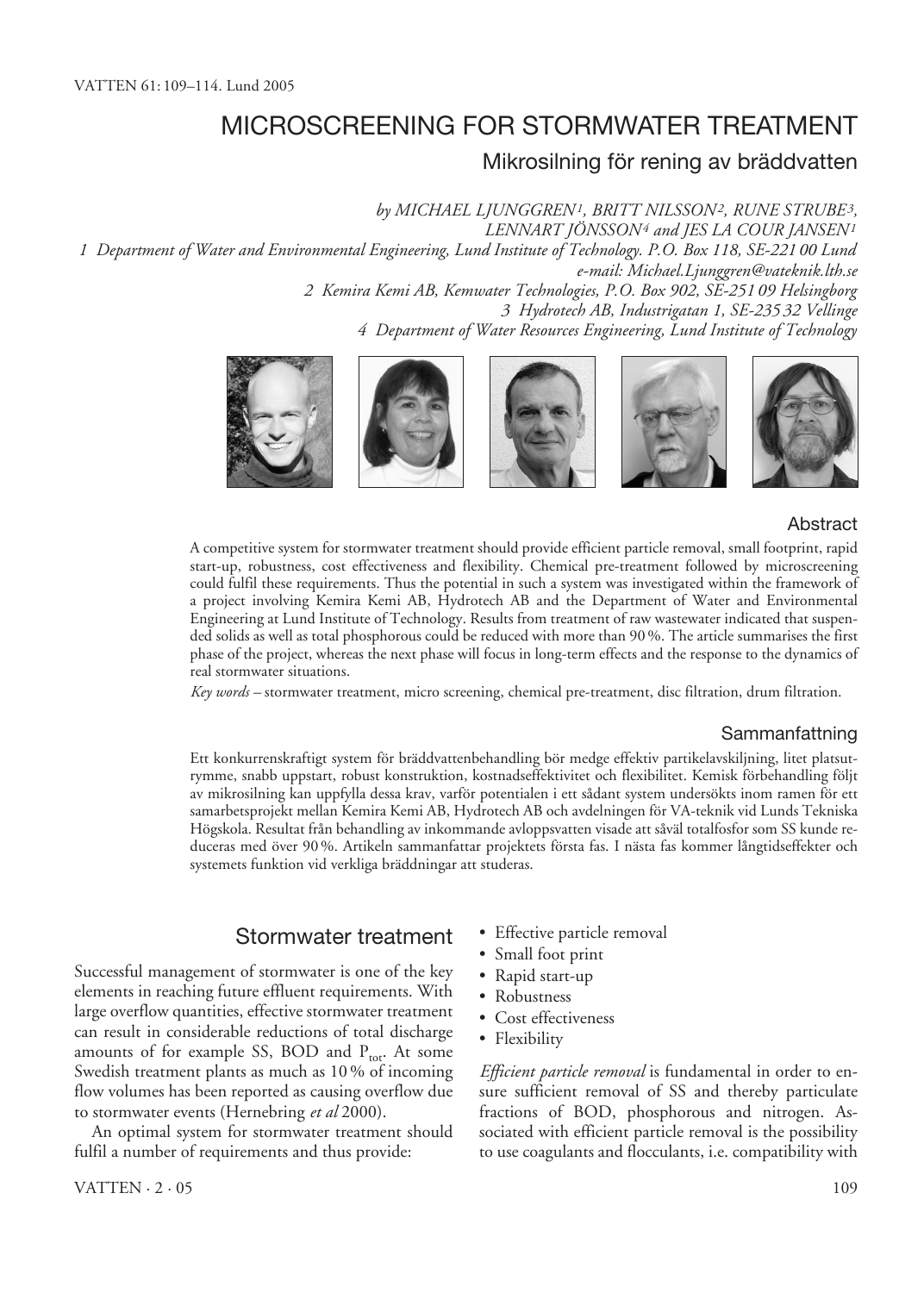chemical pre-treatment, which is absolutely necessary in order to ensure comprehensive phosphorous removal. Low particle content is furthermore a prerequisite for efficient disinfection of wastewater besides the fact that effective particle removal as such reduces the discharge of pathogens. Space is often limited and a *small footprint* is therefore necessary when upgrading wastewater treatment plants. *Rapid start-up* could be crucial depending upon capabilities for storing of stormwater. *Robustness* is obviously important for a treatment system designed for relatively few, but intense, operating hours per year. Last but not least the system should provide c*ost effectiveness* and *flexibility*. Flexibility in terms of providing other treatment options, such as enhanced primary treatment during dry weather conditions, could be a considerable advantage.

# The project

The Hydrotech microscreens, i.e. the drumfilter and the discfilter, fulfil the listed requirements and the technology should consequently be suitable for stormwater applications. The critical question is how the filters can be successfully combined with chemical pre-treatment. This study was initiated in order to explore the potential of micro screening in combination with chemical pretreatment of raw or primary treated wastewater. The first phase deals with dry weather wastewater for practical reasons but also on the assumption that important conclusions could be drawn for stormwater situations with or without overflow. Later phases of the project will also involve real stormwater situations. This general approach will provide flexibility in terms of treatment options.

The project is a cooperation between Kemira Kemi AB, Hydrotech AB and the Department of Water and Environmental Engineering at Lund Institute of Technology. Particle separation in a wastewater treatment is a well-established research interest at Lund Institute of Technology. Kemira Kemi AB provides products, expertise and know-how on issues related to chemical treatment of water and wastewater thus being an ideal partner in the development of a concept for stormwater treatment. The following article presents quantitative results and qualitative aspects from the first phase of the project, which was formed to create a framework for further development of the technology.

### Flocs and micro screening

The main separation mechanism in microscreening is straining, i.e. mechanical blocking of particles and flocs larger than the pore openings of the screen. In a granular media filtration process, for example rapid sand filtration, filter depth plays an important role. Adhesion mechanisms are crucial to the separation function, where attachment of particles to the media or to previously retained particles is strongly associated with surface-chemistry properties. The pore size in a micro screen, although well-defined for a clean filter cloth, is also variable, since retained particles will decrease the actual pore size during the filtration cycle. Depth filtration is however by definition not possible, thus resulting in somewhat different separation characteristics.

*Size* and *strength* are key floc properties, since flocs obviously should be larger than the applied pore size and strong enough to resist erosion or break-up during filtration. Flocs formed by the addition of metal salts are normally too weak to withstand the shear forces exerted in a discfilter or drumfilter (Särner 1976), a fact that was also noted in this study. Floc strength can however be significantly increased by the addition of polymers. A filter installation should consequently be designed in order to minimise inevitable shear stress in pumps, pipes and in the filter itself. Furthermore, flocs should easily be detached during back washing.

There are two main types of microscreens applicable for water and wastewater treatment; the discfilter and the drumfilter (Figure 1). The discfilter is successfully used worldwide for effluent polishing of water with relatively low solids concentration, for example after secondary settling preceded by activated sludge or after trickling filters (Bourgeous *et al* 2003, Grabbe *et al* 1998 and Persson *et al* 2005). The drumfilter is frequently used in different industrial applications and for water treatment. There are a few installations where the Hydrotech drum filter is used for primary treatment of wastewater, i.e. replacing a primary settler. Just recently a combination of drum filtration and disc filtration for stormwater treatment was installed in Copenhagen, Denmark. None of these installations utilise chemical pre-treatment. An extensive investigation of microscreening of raw wastewater was carried out by Särner (1976) concluding that disc filters could replace primary settling but that the technology suffered from certain limitations related to, for example, lack of effective back-washing. Technology has improved over the years and with the Hydrotech microscreens several construction details have been improved. Fig 1 shows the Hydrotech filters. Water flows by gravity into the drum (drumfilter) or into the filter segments from a center drum (discfilter). Particles are separated by the filter cloth. At a pre-set head loss back-washing is started and solids are back-washed into the collection trough. The filter construction is robust and provides easy maintenance. Fundamental to the stormwater concept is a small footprint. The largest disc filter with 20 dics provides 112 m2 of filter area at 14 m2, while the largest drumfilter provides 21.6 m2 of filter area at 14.8 m2.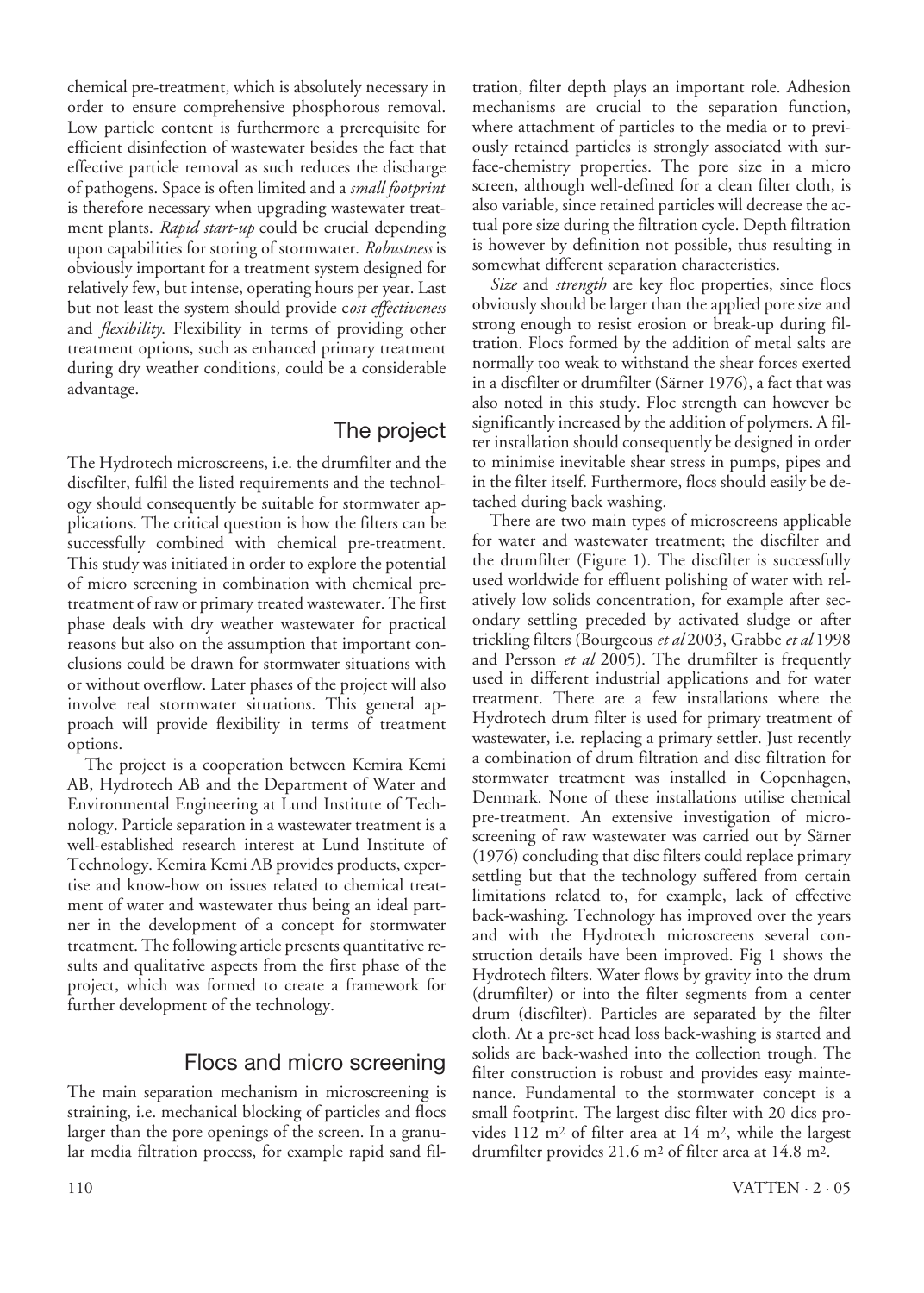

Figure 1. *The Hydrotech drumfilter (left) and the disc filter principle (right).*

# Methodology and the pilot plant set-up

The pilot plants (Disc filter HSF 1702 & Drum filter HDF 801), corresponding to the smallest available fullscale filters, were placed at Sjölunda wastewater treatment plant in Malmö, Sweden. Screens (3 mm), aerated grit chambers, pre-aeration and dosing of precipitation chemicals precede the primary settling unit. Following primary treatment is a high-rate activated sludge process, nitrifying trickling filters and post-denitrifying moving bed reactors with subsequent floc separation in a dissolved air flotation plant. Storm overflow is at present bypassed from the primary settlers or upstream in the system. The technology was tested both after primary settling as well as on raw wastewater (just after the grit chambers). Testing was normally conducted during dryweather conditions. System performance in stormwater situations remains to be tested but it should be noted that sampling was performed with great variations in incoming suspended solids concentration.

A pilot plant was arranged according to Figure 2. The coagulant was added to the inlet pipe in order to ensure rapid and thorough mixing. Each mixing tank (0.8 m3\*2) was equipped with a mixer. Water was directed from the first tank to the second and into the filter by gravity. The polymer was added at the inlet to the second tank where an additional mixer was placed. The detention time was normally kept at four minutes in each tank in order to ensure good flocculation. However, preliminary tests indicated that the detention times could be lowered. Spot samples were taken from the inlet and the outlet pipe respectively. Samples were analysed immediately.

# Drum and disc filtration without chemical pre-treatment

Coagulants and/or flocculants are essential to accomplish extended particle removal as well as phosphorous removal. Filtration without addition of chemicals could however be of great interest (not only as reference), since the capacity and the removal efficiency of the existing primary treatment could be increased in dry weather situations, thus increasing flexibility at the plant. Figure 3 illustrates some examples of influent and effluent SS concentrations for drum and disc filtration with different pore sizes.

Clearly, both drum and disc filtration with pore openings between 20–60 microns provide high removal rates, in the range from 50–80 %, which is comparable to or higher than conventional primary settling units without pre-precipitation or addition of flocculation aids. The best results were achieved with the 20-micron disc filter.

Disc filtration of primary treated wastewater resulted in considerably lower reduction rates, which is perfectly

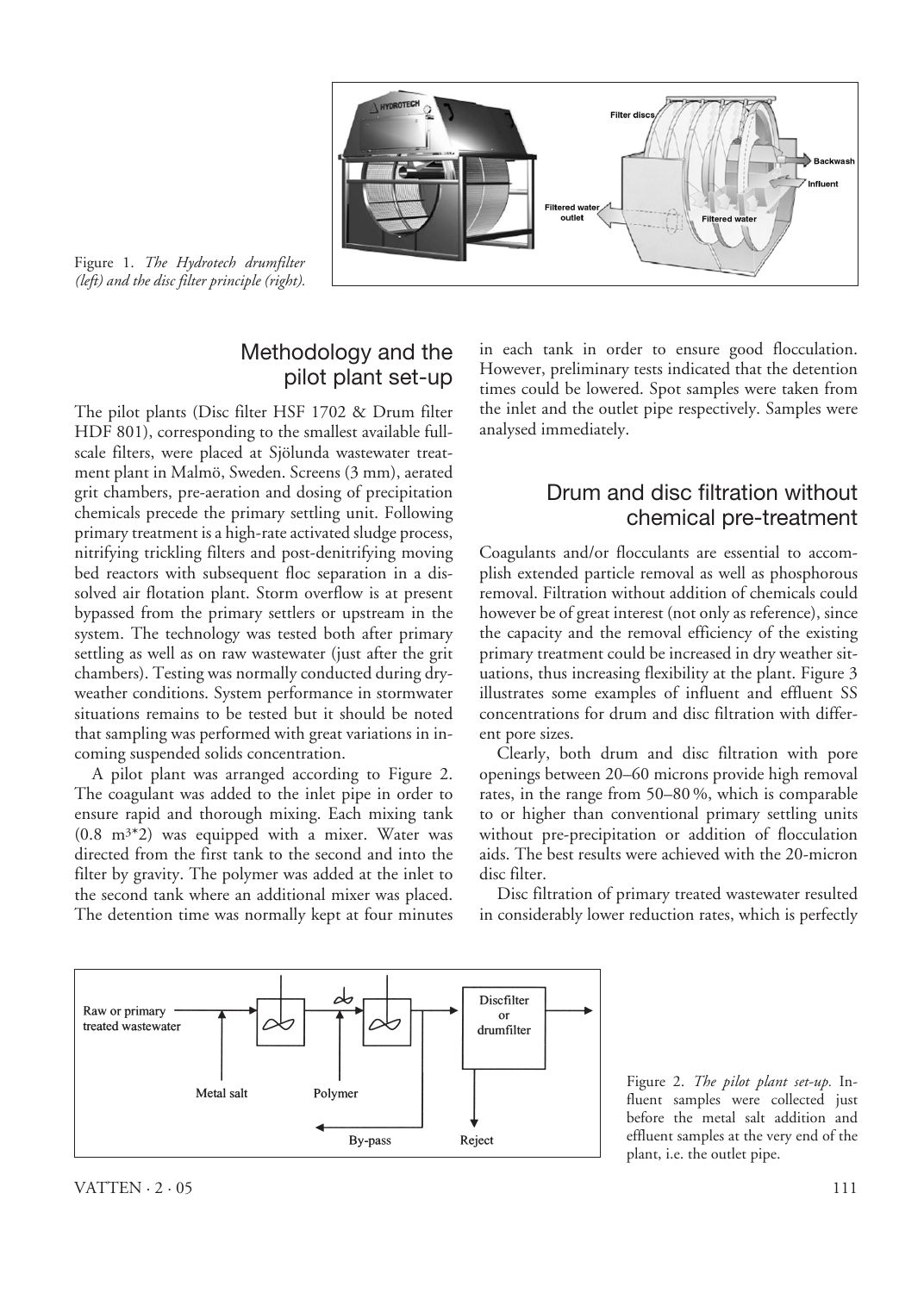

Figure 3. *Influent and effluent concentrations of SS for different filter types and pore openings.* The straight lines correspond to 50 and 75 % SS-reduction respectively.

logical since comparatively large particles are removed in the primary settlers. 20-micron filter opening resulted in 14–36% SS-reduction  $(SS<sub>in</sub>: 73–210 mg/l)$ . Filtration with 40 and 60 micron resulted in none or very limited reduction.

Hydraulic capacity (flow divided by filter area) varies with incoming suspended solids content. Maximum hydraulic capacities were estimated (not measured) due to limitations in pumping capacity. Thus the following estimated maximum capacities should be considered as crude approximations. However, for raw wastewater, the capacity for the 20-micron disc filter was somewhat below 5 m/h (measured, not extrapolated), whereas the capacity for the 40-micron disc filter was up to 25 m/h. The drum filter capacity was noticeably higher; at SS<sub>in</sub> 200-300 mg/l approximately 30-50 m/h for the 40-micron filter and even higher for the 60-micron filter.

### Drum filtration with flocculant addition

Removal of suspended solids could be facilitated by the addition of cationic polymer. Fennopol K5060, characterised by high molecular weight and high charge density, was selected for this purpose. Figure 4 illustrates the effluent SS as well as the estimated hydraulic capacity at different polymer doses on raw wastewater.

Hydraulic capacity is clearly facilitated by increased polymer dosing. Relatively fewer and larger flocs, if strong enough, seem to favour flow through the filter panels. The effluent SS-concentration is approaching a concentration below 20 mg/l corresponding to a reduction of more than 90 %, whereas phosphorous removal obviously requires dosing of a coagulant. However, the optimum polymer dose is not only a function of required effluent SS-concentration and needed capacity. Flocs should not be too sticky, i.e. they should detach from the filter panel during back-washing.

# Drum and disc filtration with coagulant and flocculant addition

Initially jar tests were performed in order to select suitable chemicals. Various criteria, like rapid floc growth, resistance to shear stress and efficient floc formation in a broad pH-spectrum, were set up in the selection process for an appropriate metal salt. PAX XL-60 (and PAX XL-1) was chosen for the pilot tests. Furthermore the anionic polymer, Fennopol A 392, with a high molecular weight and a high charge density, was chosen to promote flocculation and form strong flocs. (Larsson 2004).

Initially disc filtration (20 micron) was tested on primary, treated wastewater. Difficulties were experienced in achieving good coagulation/flocculation and high quality filtration. Possible explanations could be the addition of ferrous sulphate in the pre-aeration basins, the return of reject from sludge dewatering or the primary settlers removing particles that otherwise could work as nuclei for floc growth. After adjustments of dosing points, doses, stirring devices and detention times separable flocs could be created at most occasions. However, in a stormwater situation, conditions like settling time etc. are obviously different.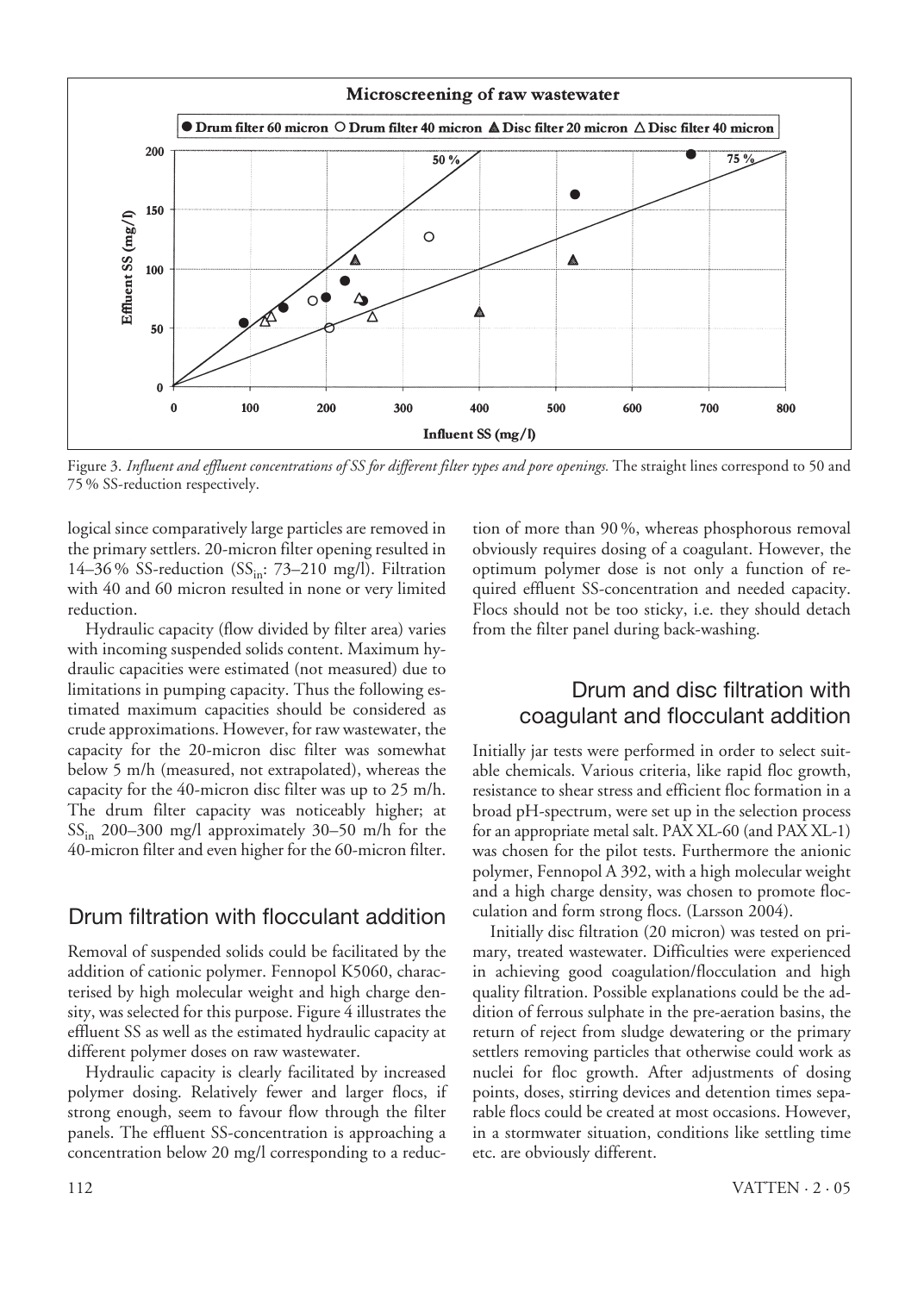

Figure 4. *Hydraulic capacity and effluent SS as a function of polymer dosing.* The numbers marked at each effluent value correspond to influent concentration.

Table 1 shows data from a test-day with relatively low SS-content in the incoming water.

From this and other data it was found that the filter is sensitive to overdosing of the coagulant as far as hydraulic capacity is concerned. Furthermore, increased polymer dosing provided both reduction of effluent SS and increased hydraulic capacity. Tests on COD and  $P_{\text{tot}}$  resulted in removal rates of approximately 50 and 80 % respectively.

In order to increase the hydraulic capacity 40-micron filter panels were tested. With comparable doses acceptable filtration results could not be achieved. Flocs and re-formation of flocs could be observed in the effluent, which visually indicated system failure. At this stage background levels of alum were analysed. With the 20 micron filter the alum concentration was the same in the influent and the effluent. With corresponding doses and the 40-micron filter the level increased, possibly indicating floc break-up. In order to overcome the problem low

alum doses in combination with very high polymer doses (2.5–3.75 ppm) were tested. Comparable reduction rates (SS  $\sim$  75 %, P  $\sim$  85 %) could now be achieved. Eventually PIX 111, based on ferric chloride, was tested. The results were comparable with PAX XL-60 but hydraulic capacity seemed to increase somewhat. This product was selected for the tests on raw wastewater.

Figure 5 illustrates results from microscreening of raw wastewater. The PIX doses were in the range of 0.07– 0.13 ml PIX/l and the polymer doses between 1 and 3 ppm, where larger pore openings required higher doses.

Pre-treatment of raw wastewater turned out to be easier and more straightforward. Remarkably good results were achieved, possibly explained by the elimination of the preceding pre-precipitation and other possible sources of disturbance (addition of reject water, cleansing water etc.) SS-reduction of more than 90 % was possible even with filtration at 60 micron. Reduction of phosphorous was over 90 %.

Table 1. *Influent and effluent concentrations of SS as well as hydraulic capacity at different combinations of doses.*

|                   | $0.5$ ppm                    |                  | $1.0$ ppm                   |            | $1.5$ ppm                   |                  |
|-------------------|------------------------------|------------------|-----------------------------|------------|-----------------------------|------------------|
|                   | $SS_{in}/SS_{out}$<br>(mg/l) | $\circ$<br>(m/h) | $SS_{in}/SS_{in}$<br>(mg/l) | O<br>(m/h) | $SS_{in}/SS_{in}$<br>(mg/l) | $\circ$<br>(m/h) |
| $0.10$ ml PAX/l   | 74/22                        | 2.9              | 70/24                       | 2.9        | 82/18                       | 4.3              |
| $0.20$ ml $PAX/l$ | 78/30                        | 1.1              | 78/22                       | 1.8        | 70/16                       | 3.6              |
| $0.30$ ml PAX/l   | 84/32                        | 1.1              | 78/32                       | 1.1        | 74/22                       | 1.4              |